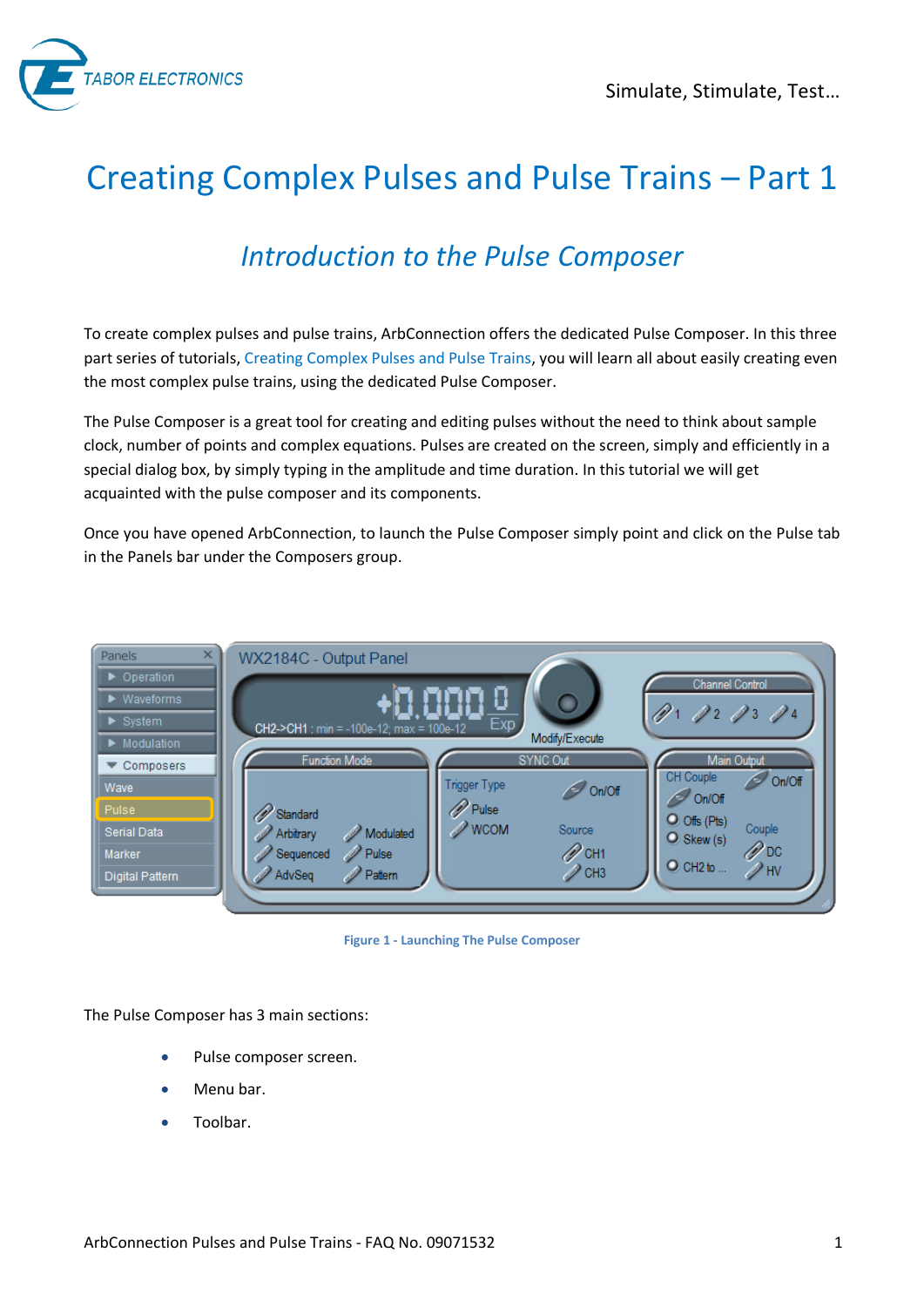

# 1. The Pulse Composer Screen

The Pulse composer screen has two axes – vertical and horizontal. The vertical axis represented the pulses amplitude in Volts units. The horizontal axis represents the pulses duration in time units. Each axis has its own scale, and this scale is displayed on the bottom left corner of the screen.



**Figure 2 - The Pulse Composer Screen** 

## 2. The Pulse Composer Menu Bar

The standard Windows Menu Bar is the top bar. It provides access to File, Edit Train, View, Tools and Help commands.

#### **2.1 File Menu**

- *New –* This command creates a new pulse and is destructive to the displayed waveform.
- *Open...* This command will let you browse through your disk space for previously saved pulse waveform files and load them to the pulse screen area. File extension that can be read to the pulse composer is \*.pls.
- **Save** This command will store the active waveform in your waveform generator directory with a \*.pls extension.
- **Save As...** Use this command the first time you save your waveform. It will let you select name, location and format for your waveform file.
- *Print With this command you may print the active Pulse Window.*
- *Exit* This Command ends the current Pulse Composer session.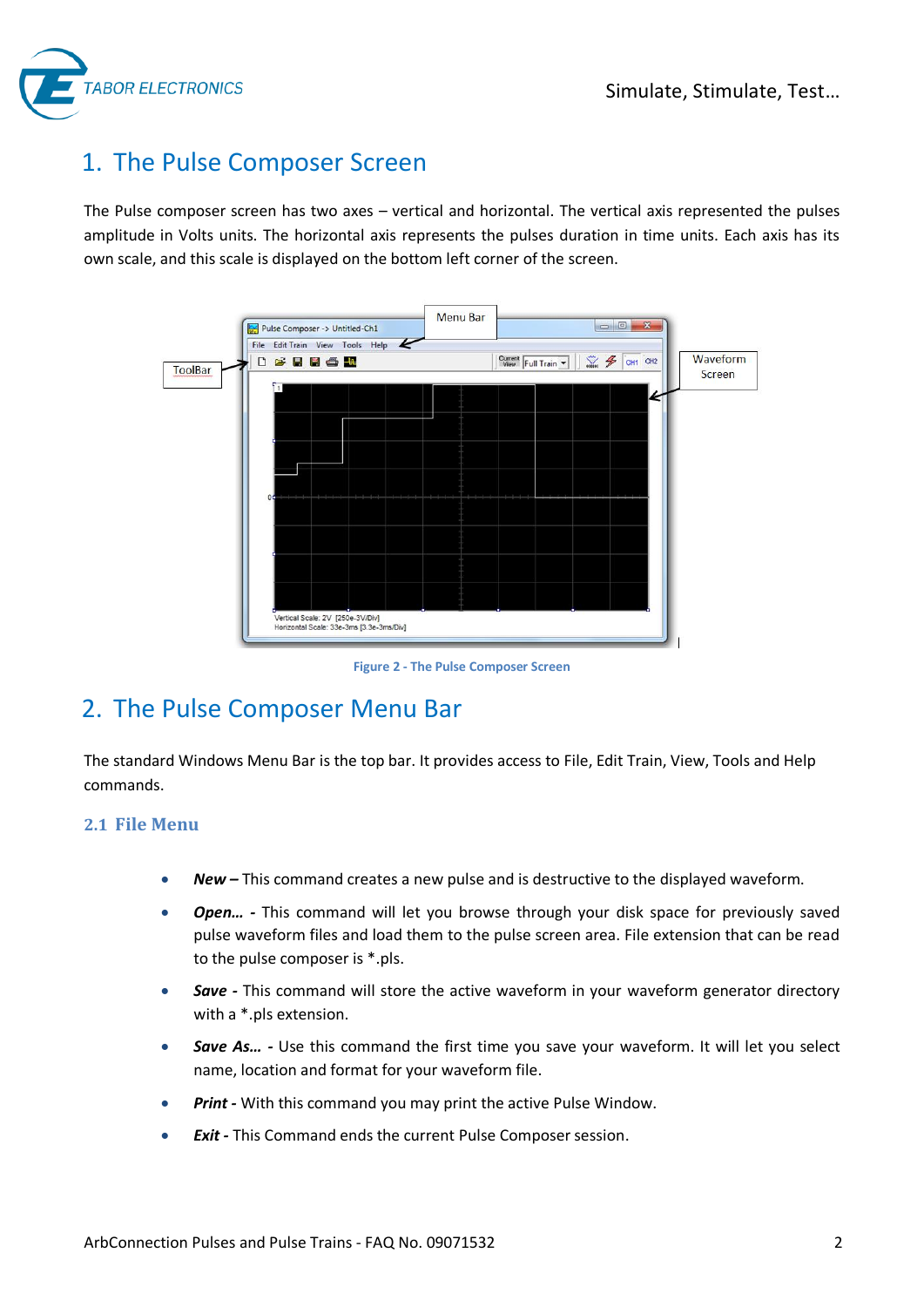

#### **2.2 Edit Train Menu**

- *Append Section* The Append Section command lets you append a new section at the end of the pulse train.
- *Insert Section* The Insert Section command lets you insert a new section in between sections that were already designed.
- **•** Delete Section This command lets you remove the currently active section from the pulse train without affecting the rest of the train.
- *Remove all Sections* This command lets you remove the entire pulse design from the pulse screen and start from a fresh page.
- *Undo* The Undo command undoes the last editing operation.

#### **2.3 View Menu**

- *Pulse Editor* In general, the Pulse Editor is used for placing straight line segments on the screen in intervals that define pulse width, rise/fall times and amplitude. For detailed Information on how to use the Pulse Editor go to the tutorials/remote-operation section on our [website.](http://www.taborelec.com/Tabor/Templates/showpage.asp?DBID=1&LNGID=1&TMID=111&FID=1600)
- *Full Train The Full Train view shows all sections of the pulse train on the pulse screen.*

|   | Section Structure |                         | Pulse Train Design Format: |                            |
|---|-------------------|-------------------------|----------------------------|----------------------------|
|   | Index   Level     | <b>Time</b><br>Interval | Cumulative<br><b>Time</b>  | DC Intervals               |
| 1 | 0.2               | 0.002                   | $2e-3$                     | Time/Level Points          |
| 2 | 0.3               | 0.004                   | $6e-3$                     |                            |
| 3 | 0.7               | 0.008                   | $14e-3$                    | Append<br>Delete<br>Insert |
| 4 | 1                 | 0.009                   | $23e-3$                    | Delete All<br><b>Undo</b>  |
| 5 | 0                 | 0.01                    | $33e-3$                    |                            |
|   |                   |                         |                            | Section Properties         |
|   |                   |                         |                            | Design Units V, ms         |
|   |                   |                         |                            | Section Start 0 ms         |
|   |                   |                         |                            | Repeat  1<br><b>Apply</b>  |
|   | Ш                 |                         | Þ                          | Duration [x R] 33e-3 ms    |

**Figure 3 - The Pulse Editor** 

- *Single Section* The Single Section view shows one section at a time on the pulse screen.
- *Channel 1* The Channel 1 view command updates the waveform screen with the Channel 1 pulse train.
- *Channel 2* The Channel 2 view command updates the waveform screen with the Channel 2 pulse train.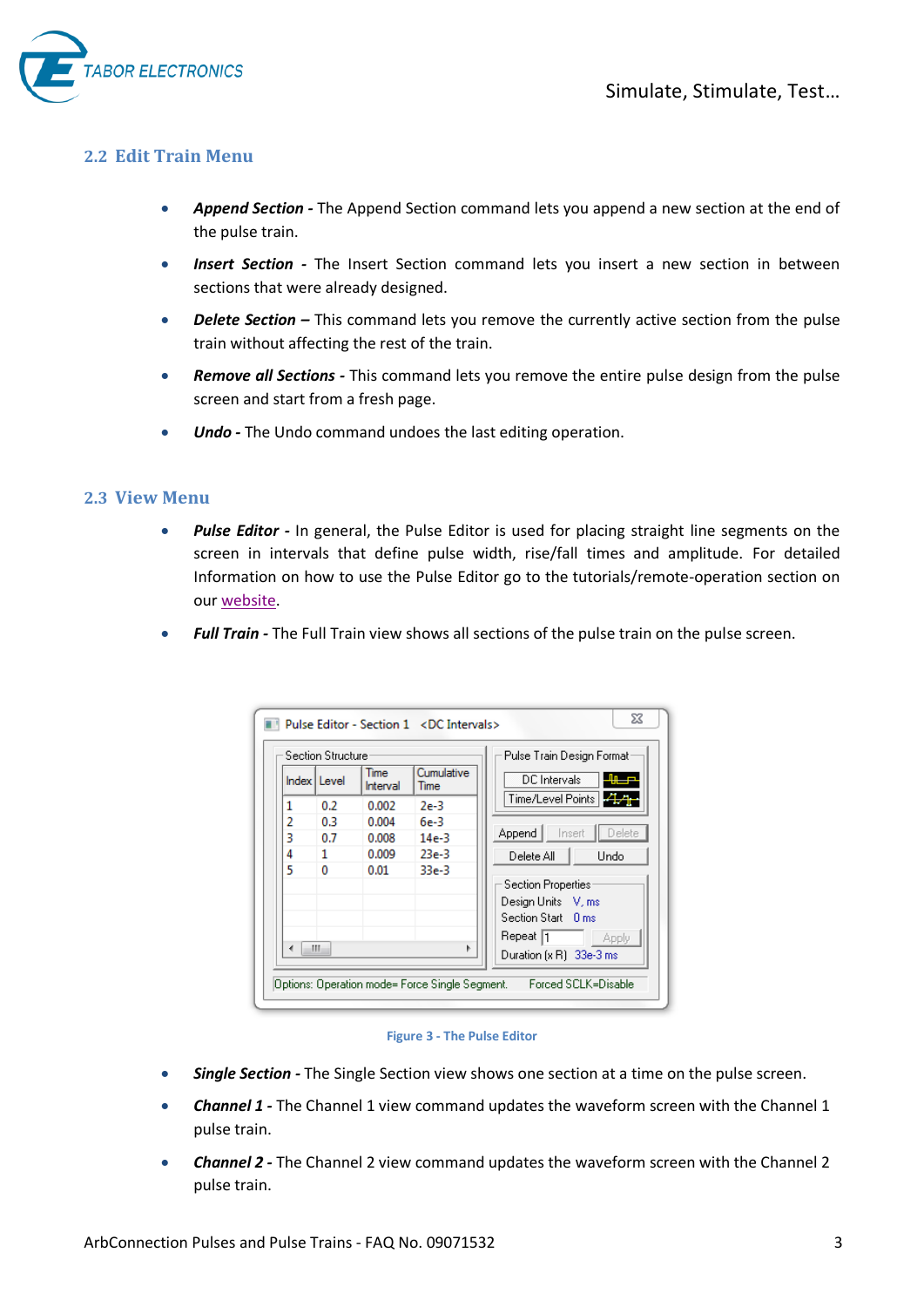

**•** Options - This command opens the dialog box as shown below. Use this dialog box to finetune the Pulse Composer to direct how it should deal with operational modes and the waveform memory. For a detailed Information on the Pulse Editor Options menu, go to the tutorials/remote-operation section on our [website.](http://www.taborelec.com/Tabor/Templates/showpage.asp?DBID=1&LNGID=1&TMID=111&FID=1600)

| <b>Pulse Editor Options</b>                                                                                                                                                                          |                                                                                                    |  |  |  |  |  |  |
|------------------------------------------------------------------------------------------------------------------------------------------------------------------------------------------------------|----------------------------------------------------------------------------------------------------|--|--|--|--|--|--|
| Mode of Operation<br>C Freely Select Mode of Operation<br>Force Pulse Train to Single Segment<br>(Arbitrary Waveform Mode)<br>Force Pulse Sections to Multiple<br>Segments (Seguenced Waveform Mode) | Memory Management<br>C Do not Override Loaded Segments<br>Allow Pulse Design with no<br>Limitation |  |  |  |  |  |  |
| Design Units<br>Level Units V<br>Time units $ m_s $<br>Cancel                                                                                                                                        | Pulse Management<br>□ Force SCLK to<br>l1e9<br>OΚ                                                  |  |  |  |  |  |  |
|                                                                                                                                                                                                      |                                                                                                    |  |  |  |  |  |  |

**Figure 4 - Pulse Editor Options Dialog Box** 

#### **2.4 Tools Menu**

- *Download Pulse Train* This command lets you download the Pulse train to desired channel.
- *Clear Memory* You can clear the entire waveform memory using the Clear Memory command.

### 3. The Pulse Composer Toolbar

The toolbar contains icons for editing the waveform screen, icons for saving and loading waveforms, fields for selecting an active channel and more. The Toolbar is shown below. The icons, from left to right, operate the following functions:

- New waveform.
- Open an existing waveform file.
- Save pulse train.
- Save pulse train as.
- Print the screen.
- Open the Pulse Editor dialog box.